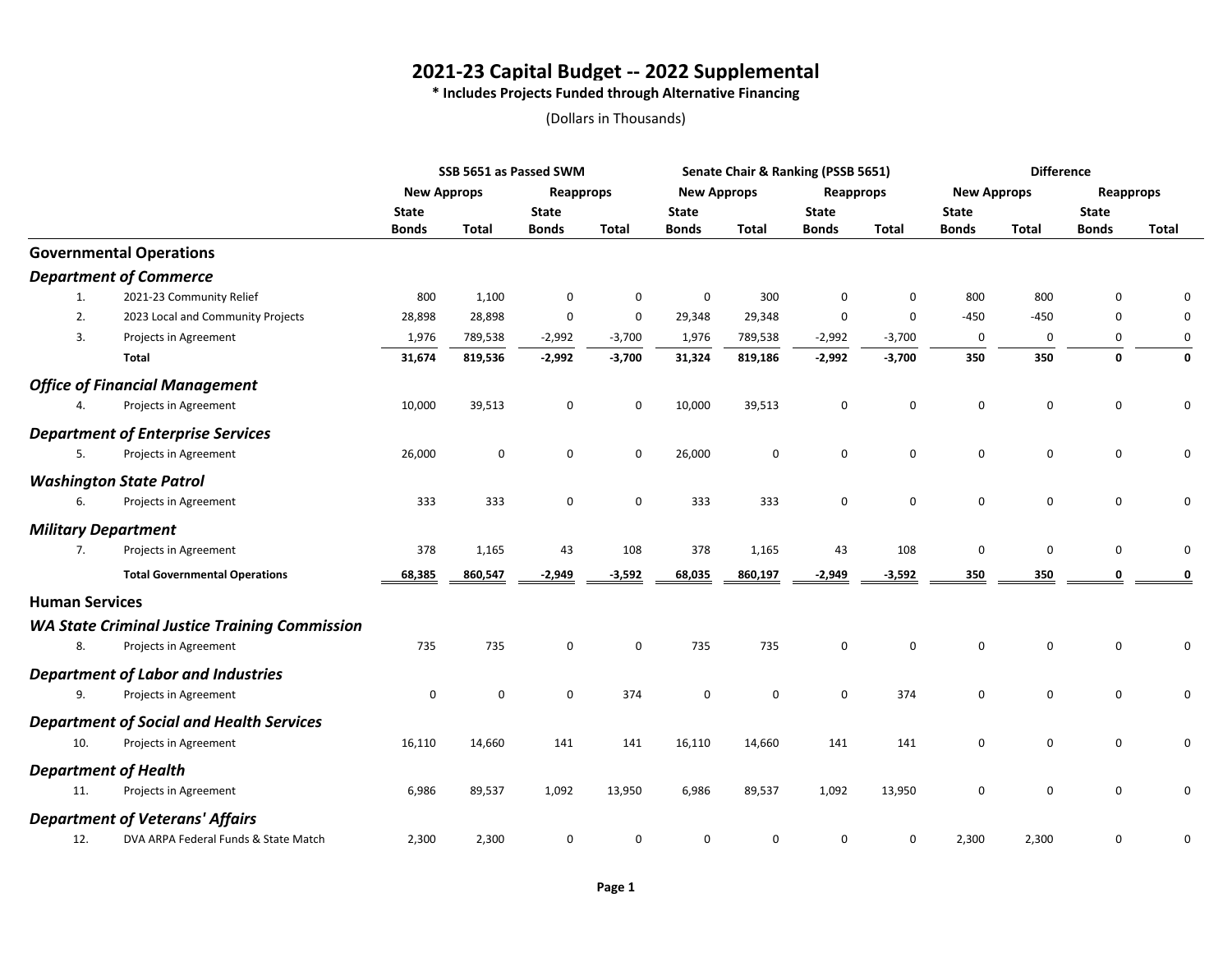## **2021-23 Capital Budget -- 2022 Supplemental**

**\* Includes Projects Funded through Alternative Financing**

(Dollars in Thousands)

|                          |                                                           | SSB 5651 as Passed SWM |              |              |              | Senate Chair & Ranking (PSSB 5651) |                     |              |              | <b>Difference</b>  |              |                     |              |
|--------------------------|-----------------------------------------------------------|------------------------|--------------|--------------|--------------|------------------------------------|---------------------|--------------|--------------|--------------------|--------------|---------------------|--------------|
|                          |                                                           | <b>New Approps</b>     |              | Reapprops    |              | <b>New Approps</b>                 |                     | Reapprops    |              | <b>New Approps</b> |              | <b>Reapprops</b>    |              |
|                          |                                                           | <b>State</b>           |              | <b>State</b> |              | <b>State</b>                       |                     | <b>State</b> |              | <b>State</b>       |              | <b>State</b>        |              |
|                          |                                                           | <b>Bonds</b>           | <b>Total</b> | <b>Bonds</b> | <b>Total</b> | <b>Bonds</b>                       | <b>Total</b>        | <b>Bonds</b> | <b>Total</b> | <b>Bonds</b>       | <b>Total</b> | <b>Bonds</b>        | <b>Total</b> |
| 13.                      | Projects in Agreement                                     | 0                      | 2,400        | 191          | 191          | 0                                  | 2,400               | 191          | 191          | 0                  | $\mathbf{0}$ | 0                   | 0            |
|                          | <b>Total</b>                                              | 2,300                  | 4,700        | 191          | 191          | 0                                  | 2,400               | 191          | 191          | 2,300              | 2,300        | $\mathbf 0$         | 0            |
|                          | <b>Department of Children, Youth, and Families</b>        |                        |              |              |              |                                    |                     |              |              |                    |              |                     |              |
| 14.                      | Projects in Agreement                                     | $\pmb{0}$              | 0            | 2,355        | 2,355        | 0                                  | $\mathsf{O}\xspace$ | 2,355        | 2,355        | 0                  | $\mathbf 0$  | $\mathsf{O}\xspace$ | 0            |
|                          | <b>Department of Corrections</b>                          |                        |              |              |              |                                    |                     |              |              |                    |              |                     |              |
| 15.                      | CBCC: Utilidor Mechanical and Electrical System<br>Repair | 2,977                  | 2,977        | 0            | 0            | 1,500                              | 1,500               | 0            | 0            | 1,477              | 1,477        | 0                   | $\pmb{0}$    |
| 16.                      | Minor Works - Preservation Projects                       | $-1,477$               | $-1,477$     | $\mathbf 0$  | 0            | 0                                  | 0                   | $\mathbf 0$  | $\mathbf 0$  | $-1,477$           | $-1,477$     | 0                   | 0            |
| 17.                      | Projects in Agreement                                     | 4,214                  | 4,214        | $-144$       | $-144$       | 4,214                              | 4,214               | $-144$       | $-144$       | 0                  | $\Omega$     | 0                   | 0            |
|                          | Total                                                     | 5,714                  | 5,714        | $-144$       | $-144$       | 5,714                              | 5,714               | $-144$       | $-144$       | $\mathbf 0$        | $\Omega$     | $\mathbf{0}$        | 0            |
|                          | <b>Total Human Services</b>                               | 31,845                 | 115,346      | 3,635        | 16,867       | 29,545                             | 113,046             | 3,635        | 16,867       | 2,300              | 2,300        | $\Omega$            | 0            |
| <b>Natural Resources</b> |                                                           |                        |              |              |              |                                    |                     |              |              |                    |              |                     |              |
|                          | <b>Department of Ecology</b>                              |                        |              |              |              |                                    |                     |              |              |                    |              |                     |              |
| 18.                      | Projects in Agreement                                     | 663                    | 261,141      | 38           | 38           | 663                                | 261,141             | 38           | 38           | 0                  | $\mathbf 0$  | $\mathsf 0$         | 0            |
|                          | <b>State Parks and Recreation Commission</b>              |                        |              |              |              |                                    |                     |              |              |                    |              |                     |              |
| 19.                      | Projects in Agreement                                     | 4,906                  | 5,406        | 170          | 170          | 4,906                              | 5,406               | 170          | 170          | 0                  | 0            | $\mathsf{O}\xspace$ | 0            |
|                          | <b>Recreation and Conservation Office</b>                 |                        |              |              |              |                                    |                     |              |              |                    |              |                     |              |
| 20.                      | 2021-23 - Aquatic Lands Enhancement Account               | $\pmb{0}$              | 418          | $\pmb{0}$    | 0            | 0                                  | 0                   | 0            | $\mathbf 0$  | 0                  | 418          | $\mathbf 0$         | 0            |
| 21.                      | Projects in Agreement                                     | 1,000                  | 1,000        | 19,762       | 21,946       | 1,000                              | 1,000               | 19,762       | 21,946       | 0                  | $\Omega$     | 0                   | 0            |
|                          | Total                                                     | 1,000                  | 1,418        | 19,762       | 21,946       | 1,000                              | 1,000               | 19,762       | 21,946       | $\mathbf 0$        | 418          | $\mathbf 0$         | 0            |
|                          | <b>State Conservation Commission</b>                      |                        |              |              |              |                                    |                     |              |              |                    |              |                     |              |
| 22.                      | Projects in Agreement                                     | 5,000                  | 5,000        | $\mathbf 0$  | $-80$        | 5,000                              | 5,000               | 0            | -80          | 0                  | $\mathbf{0}$ | $\mathbf 0$         | 0            |
|                          | <b>Department of Fish and Wildlife</b>                    |                        |              |              |              |                                    |                     |              |              |                    |              |                     |              |
| 23.                      | Projects in Agreement                                     | 3,215                  | 3,367        | -48          | -398         | 3,215                              | 3,367               | $-48$        | $-398$       | 0                  | $\mathbf 0$  | 0                   | 0            |
|                          | <b>Department of Natural Resources</b>                    |                        |              |              |              |                                    |                     |              |              |                    |              |                     |              |
| 24.                      | Projects in Agreement                                     | 4,409                  | 4,659        | 346          | 346          | 4,409                              | 4,659               | 346          | 346          | 0                  | $\mathbf 0$  | $\mathsf 0$         | 0            |
|                          | <b>Total Natural Resources</b>                            | 19,193                 | 280,991      | 20,268       | 22,022       | 19,193                             | 280,573             | 20,268       | 22,022       | 0                  | 418          | 0                   | 0            |